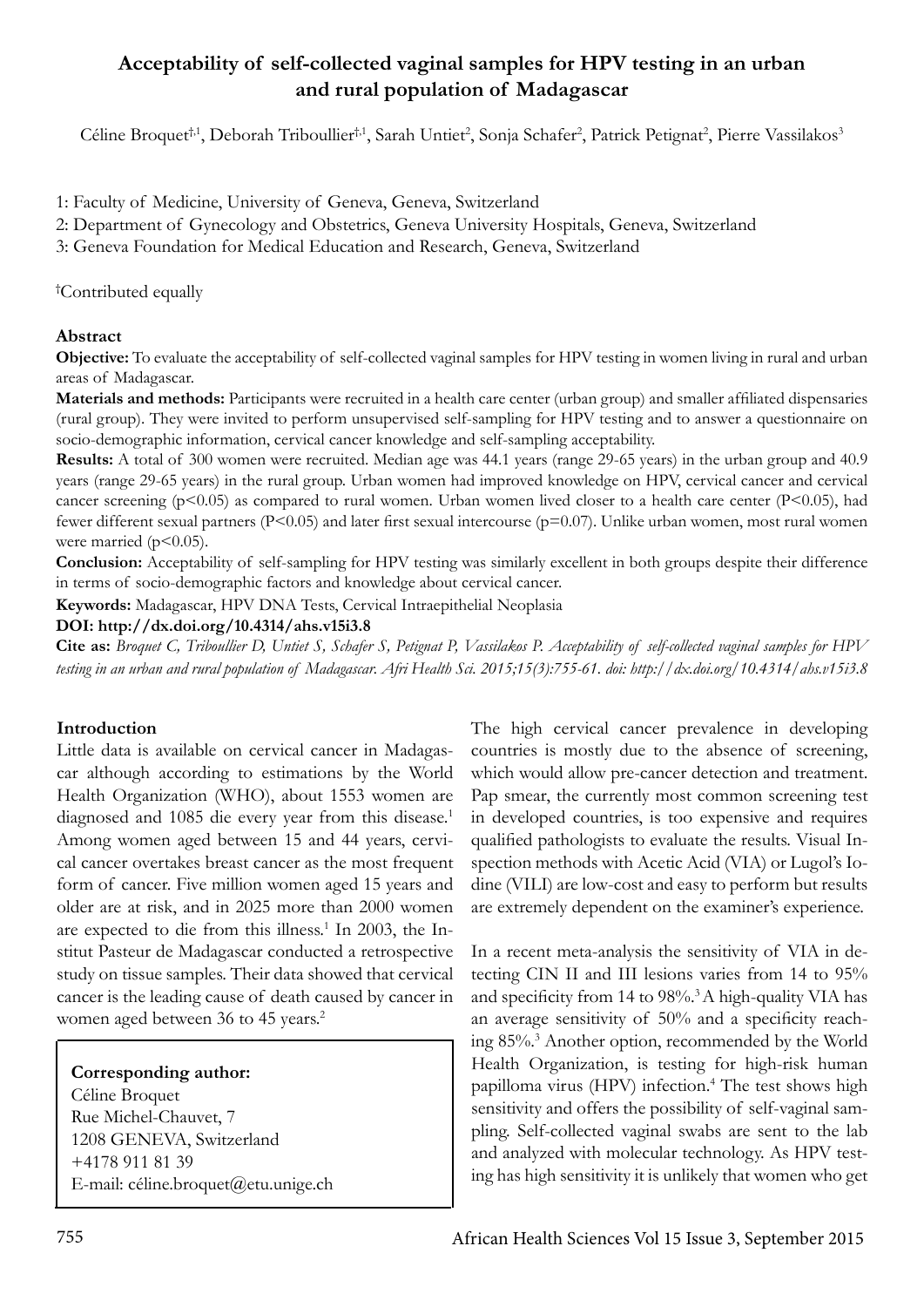a negative test result develop cancerous cervical lesions within the following 5 to 10 years.

The introduction of a screening test is a complex process and before implementing a method, women's willingness as well as the acceptability of the test should be explored in the context. Differences between urban and rural populations may be important because of different risk factors such as marital status, number of sexual lifetime partners or age at first sexual intercourse. This explains why our study's aim was to explore the acceptability of self-vaginal sampling as an alternative screening method in two different communities of Madagascar. We wanted to define the impact of sociodemographic factors on the women's willingness to perform self-vaginal sampling, as well as to investigate the influence of cervical cancer knowledge on self-sampling acceptability.

# **Methods**

**Setting;** This research project is embedded in a longterm study on cervical cancer prevention in Madagascar aiming to develop an adapted cervical cancer screening and treatment approach for the country. The Ministry of Health, Madagascar (07.06.2013) granted Ethic's approval for this study. All participants were informed and had to complete informed consent forms before inclusion. The study was conducted between July 18th and August 18th in Saint-Damien health care center, which is situated near to Nosy Be Island, 500 km Northeast of Antananarivo.<sup>5</sup>

# **Participants**

**Inclusion criteria;** We recruited 150 women in Saint-Damien health care center (urban group), and 150 women in smaller affiliated dispensaries in the surrounding area (rural group). We included women aged between 30 and 65 years. Exclusion criteria were former conisation or hysterectomy and pregnancy beyond 20 weeks.

Procedure; Participants in both groups received educational intervention on cancer and HPV as it was previously described.<sup>6</sup> It was followed by information and a flyer with drawings on how to perform self-vaginal sampling (referred to as Self-HPV), written in local dialect language. At the same time they received a sterile, flocked swab and transportation tube (ESwab, Copan, Brescia, Italy). Self-sampling was always performed without supervision: women were tested in Saint-Damien or in a smaller dispensary depending on their affiliated group. Then, they were invited to answer

a small questionnaire, which consisted of four parts: (1) socio-demographic information, (2) awareness and knowledge about cervical cancer, cervical cancer screening and HPV, (3) self-sampling acceptability, (4) women's interest in receiving further information. More information was provided after answering the questionnaire. The samples were stored in the refrigerator for the duration of the study. Thereafter, they were transported at Unilabs Lausanne, Switzerland by air. A portable refrigerator was used to maintain adequate temperature. The analyses began just a few days after the arrival in Switzerland.

Both groups were tested for HPV by a real-time PCR (AnyplexTM II HPV28 test, Seegene, Seoul, Korea) and women who got a positive result were followed up in Saint-Damien Health care center where they received follow-up recommendations and medical management if necessary.

**Evaluation of knowledge;** We evaluated basic knowledge on cervical cancer with following questions: (1) Does HPV infection lead to AIDS? (Y/N/does not know) (2) Can HPV infection cause cervical cancer? (Y/N/does not know) (3) Is HPV infection a STI? (Y/N/does not know) (4) Can men be infected with HPV and spread the disease? (Y/N/does not know) (5) Is there a way to prevent the infection?  $(Y/N/does)$ not know) (6) Is symptomatic cervical cancer curable? (Y/N/does not know). Basic knowledge on cervical cancer was classified in poor (0-2 right answers out of 6 questions), mediocre (3-4 out of 6) or good (5-6 out of 6).

**Data analysis;** Socio-demographic data was analyzed for comparability by chi-square test. Self-HPV acceptability and effectiveness in both groups was analyzed with chi-square test and Extended Mantel-Haenszel chi square test. HR-HPV and LR-HPV prevalence in both groups was compared using Fisher-exact test. The tests were considered as statistically significant when the p-value was  $\leq 0.05$ . All statistical analysis was performed using OpenEpi website.<sup>7</sup>

# **Results**

**Participant's characteristics and settings (N= 300).** All approached women agreed to participate. A total of 300 women between 30 and 65 years were included: 150 in Saint-Damien health care center (urban group), 150 in the surrounding villages (rural group). The mean age in the urban group was 44.1 years (range 29-65 years; p<0.05).(Table 1) Many of the participants living in the urban area were married (47.3%; p<0.05) and had fin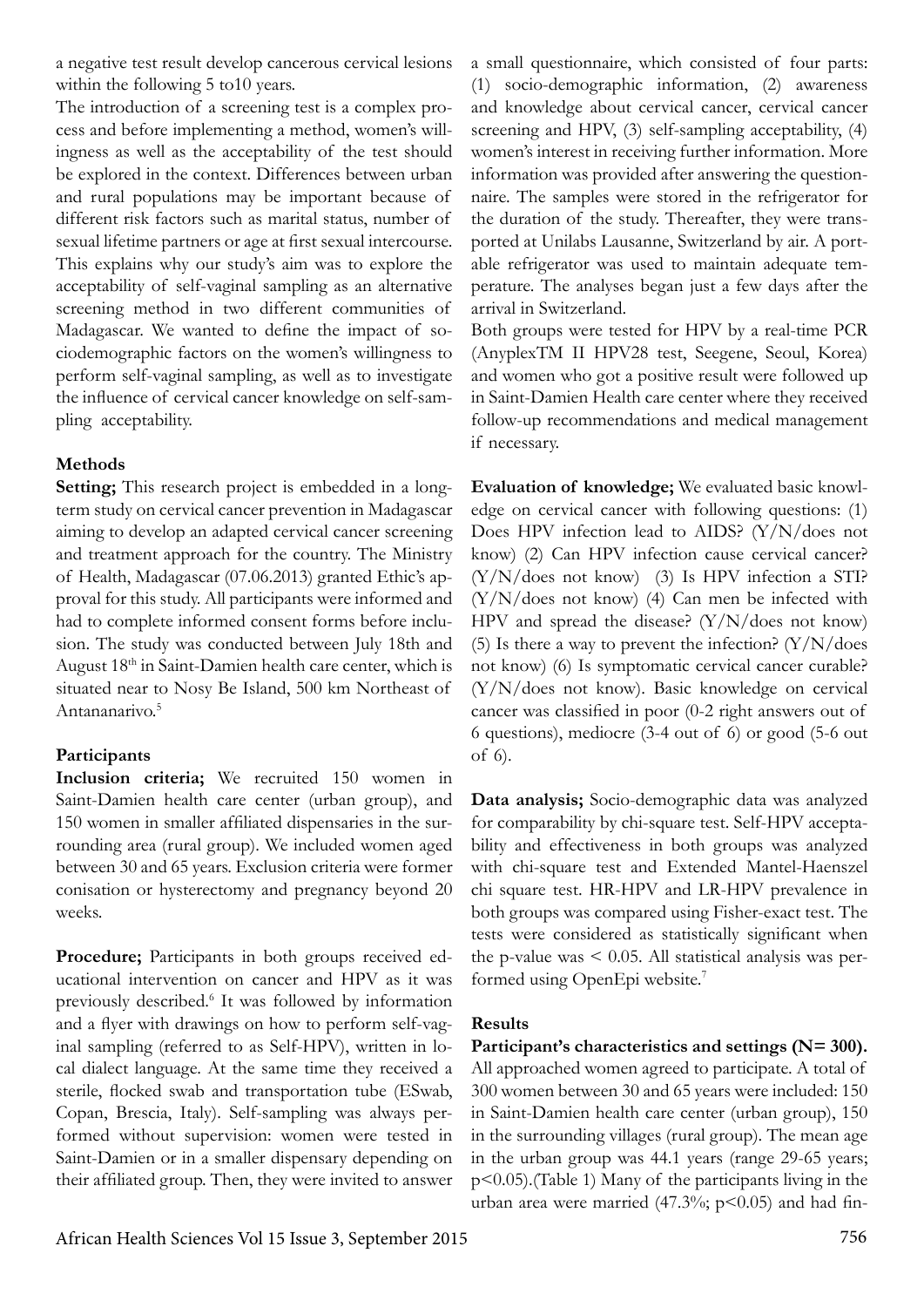ished high school (56.7%;  $p$ <0.05). The average number of sexual lifetime partners was 4.9 and the mean age at first sexual intercourse was 17.3 years. For those living in the rural area, mean age was 40.9 years (range 29-65 years;  $p$ <0.05). Most were married (72.0%;  $p$ <0.05) but

few of them had finished high school (30.0%;  $p$ <0.05). The mean age at first sexual intercourse was earlier  $(16.5 \text{ years: } p \leq 0.05)$  and the average number of sexual lifetime partners was higher (6.1,  $p = 0.07$ ) compared to the urban group.

| <b>Characteristics</b>                                             | N(% )                                                                   | N(% )                                                                   | P-Value*     |
|--------------------------------------------------------------------|-------------------------------------------------------------------------|-------------------------------------------------------------------------|--------------|
| Age<br>Mean (range)<br>25-29<br>30-39<br>40-49<br>50-59<br>60-65   | 44.1 (29-65)<br>4(2.7)<br>53 (35.3)<br>40 (26.7)<br>44 (29.3)<br>9(6.0) | 40,9 (29-65)<br>2(1.3)<br>65 (43.3)<br>59 (39.3)<br>19 (12.7)<br>5(3.3) | $P < 0.05*$  |
| <b>Marital status</b>                                              |                                                                         |                                                                         |              |
| Single/widowed<br>Divorced/separated                               | 73 (48.7)<br>6(4.0)                                                     | 42 (28.0)<br>0(0.0)                                                     | $P < 0.05*$  |
| <b>Education</b>                                                   |                                                                         |                                                                         |              |
| No formal education<br>Primary<br><b>High School</b><br>University | 7(4.7)<br>52 (34.7)<br>85 (56.7)<br>6(4.0)                              | 31(20.7)<br>74 (49.3)<br>45 (30.0)<br>0(0.0)                            | $P < 0.05*$  |
| Time to closest dispensary                                         |                                                                         |                                                                         |              |
| $<$ 30 min<br>30-50 min<br>60-119 min<br>$>120$ min                | 100 (66.7)<br>32(21.3)<br>6(4.0)<br>12(8.0)                             | 51(34.0)<br>34(22.7)<br>29 (19.3)<br>36(24.0)                           | $P < 0.05*$  |
| <b>Number of different sexual</b><br>Mean (range)                  | $4.9(1-30)$                                                             | $6.1(1-30)$                                                             | $P=0.07**$   |
| Age at first sexual intercourse<br>Mean (range)                    | 17.3 (13-30)                                                            | 16.5 (13-26)                                                            | $P < 0.05**$ |

| Table 1: Socio-demographic characteristics of participants (N=300) |  |  |  |
|--------------------------------------------------------------------|--|--|--|
|--------------------------------------------------------------------|--|--|--|

**Note:** \*analyzed with chi-square test, \*\*analyzed with unpaired t-test

## **Awareness and knowledge about cervical cancer (N=46).**

Out of our sample 46 (30.7%) women had ever heard about cervical cancer: 39 (26.0%) lived in town and 7 (4.7%) in rural areas. The main sources of knowledge

were midwives and physicians (66.6%) in the urban group, and radio emissions (100.0%) in rural areas. Unlike women living in rural areas whose basic knowledge was mostly mediocre (57.1%;  $p$ <0.05), most women living in town showed good basic knowledge on cervical cancer (59.0%; p<0.05). (Table 2)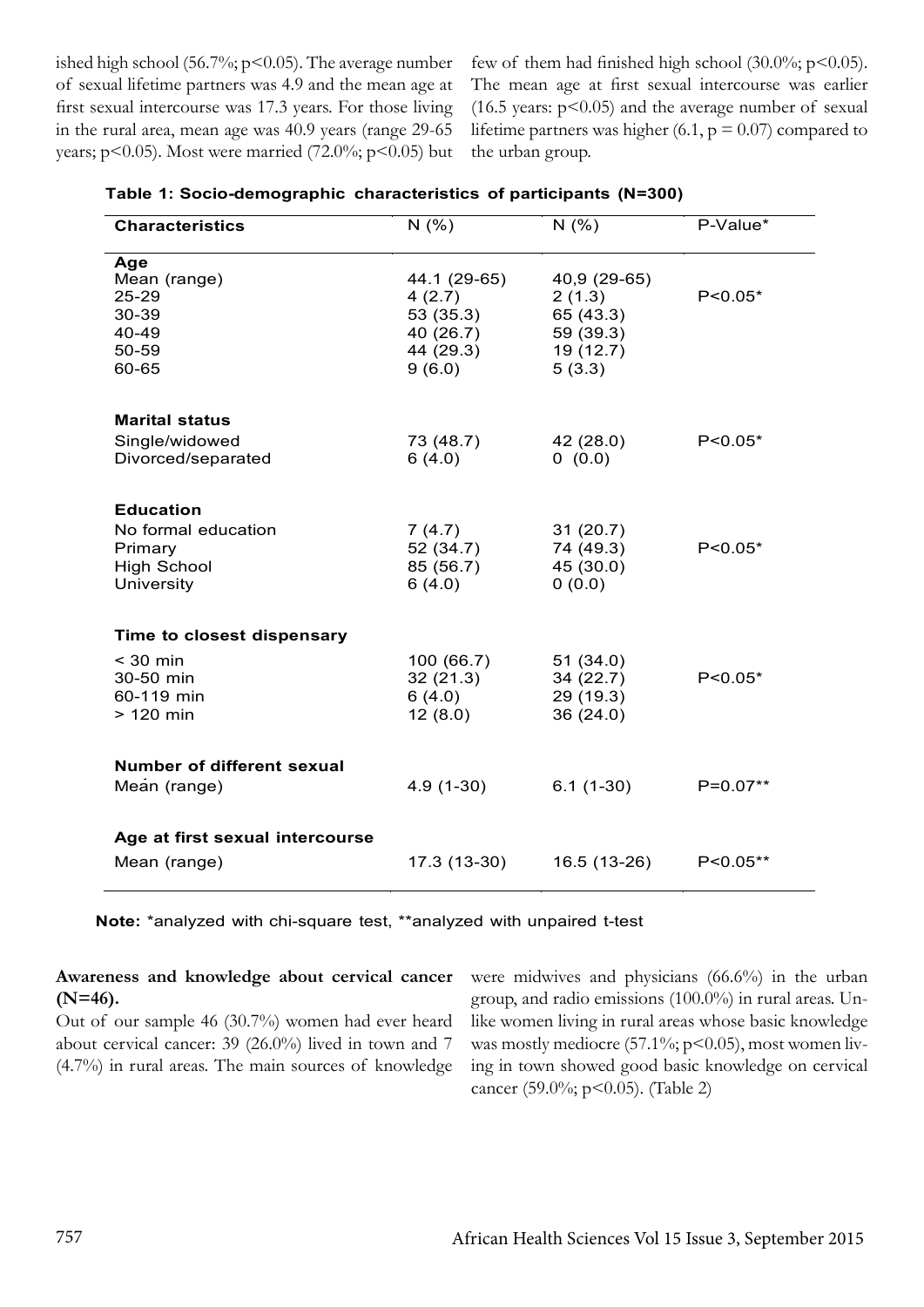| <b>Characteristics</b>                           | N(% )           | N(% )                | P-Value*     |
|--------------------------------------------------|-----------------|----------------------|--------------|
|                                                  | Urban $(N=150)$ | <b>Rural (N=150)</b> |              |
|                                                  |                 |                      |              |
| cancer (N=46)                                    |                 |                      |              |
| Yes                                              | 39(26.0)        | 7(4.7)               | $P < 0.05^*$ |
| No                                               | 111(74.0)       | 143 (95.3)           |              |
|                                                  |                 |                      |              |
| Where heard about cervical                       |                 |                      |              |
| Radio                                            | 9(23.1)         | 7(100.0)             |              |
| Medical center                                   | 26 (66.6)       | 0(0.0)               | Incalculable |
| Other (school. village meeting)                  | 4(10.26)        | 0(0.0)               |              |
|                                                  |                 |                      |              |
| <b>Basic knowledge about</b><br>cervical cancer* |                 |                      |              |
| Good                                             | 23(59.0)        | 1(14.3)              | $P < 0.05**$ |
| Mediocre                                         | 13(33.3)        | 4(57.1)              |              |
| Poor                                             | 3(7.7)          | 2(28.6)              |              |
|                                                  |                 |                      |              |

### **Table 2: Awareness and knowledge about cervical cancer (N=46)**

**Note:** Basic knowledge: poor: 0 to 2 correct answer out of 6 questions; mediocre: 3 to 4 correct answers out of 6 questions; good: 5 to 6 correct answers \*Analyzed with Fisher exact test, \*\*analyzed with Extended Mantel-Haenszel chi square

## **Acceptability and feasibility of self-sampling for HPV testing (N=300)**

All women (100%) felt strongly concerned by cervical cancer screening  $(p=0.25)$ . Most women in the urban group felt no pain (73.3%: p=0.48), no discomfort (62.7%;  $p=0.12$ ) and no embarrassment (85.3%; p=0.46). They had the feeling that the procedure was easy to execute (87.3%) and felt confident they had performed the test correctly (96.7%). Similar observations were made in rural areas. Both groups (100%) would agree to undergo regular cervical cancer screening. In the urban  $(88.0\%)$  as in the rural group  $(71.3\%)$ , health care centers were usually mentioned as the best place to get screened. Only 2 women (1.33%) from Saint-Damien, and another 2 (1.33%) from rural areas said the procedure was too complicated and that they wouldn't recommend it. All participants (100.0%) would agree to come back if they tested HPV positive. Most women (98.0% from town and 80.7% in the rural group) showed high interest in receiving further information about cervical cancer, screening and HPV. (Table 3)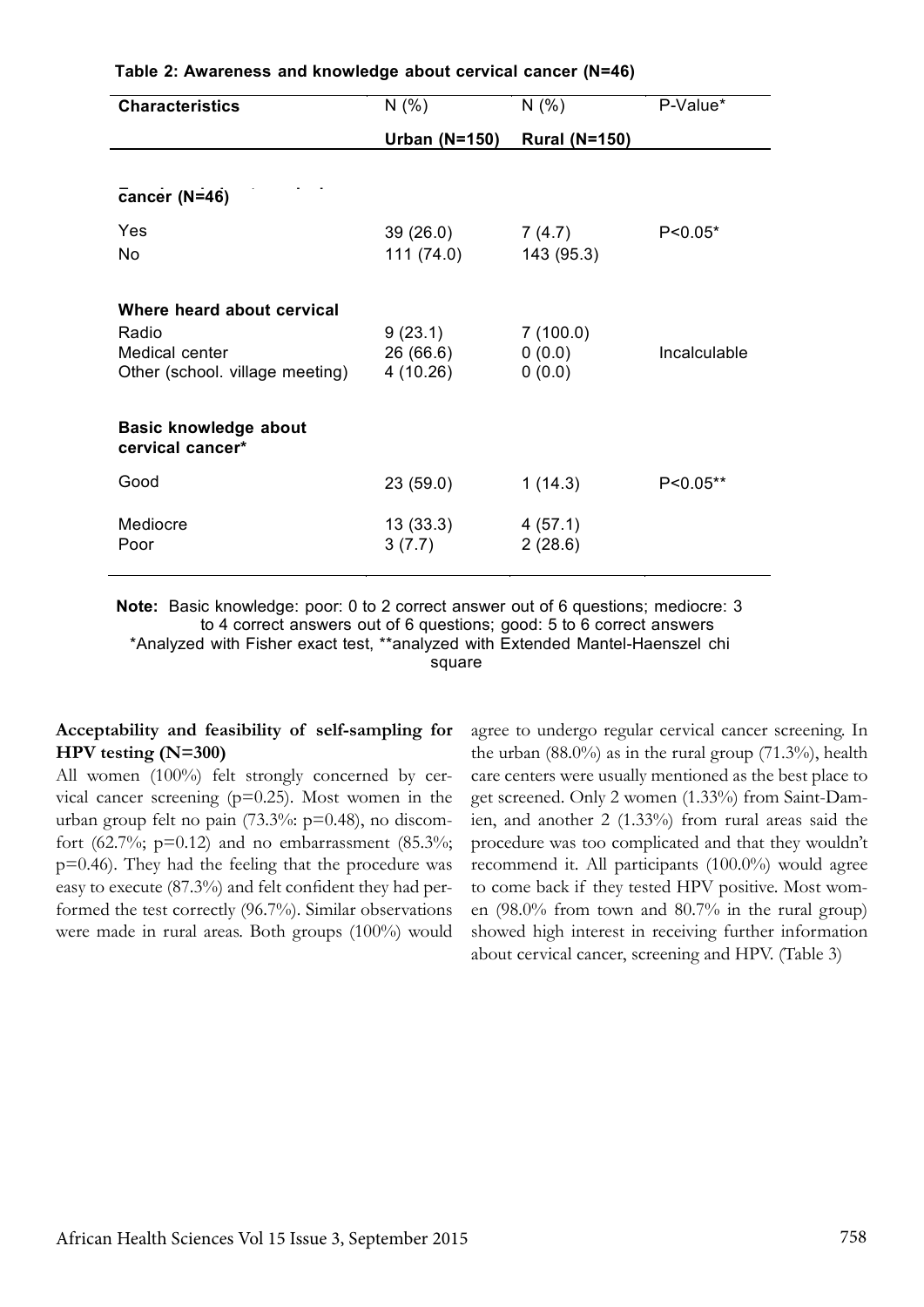| Table 3: Acceptability of HPV self-sampling (N=300) |             |              |            |
|-----------------------------------------------------|-------------|--------------|------------|
|                                                     | N(% )       | N(% )        | P-Value*   |
|                                                     | Urban       | <b>Rural</b> |            |
| <b>Concerned by</b>                                 |             |              |            |
| screening                                           |             |              |            |
| Not at all                                          | 0(0.0)      | 0(0.0)       |            |
| Slightly                                            | 0(0.0)      | 0(0.0)       |            |
| Moderately                                          | (0.0)       | 3(2.00)      | $P = 0.25$ |
| Strongly                                            | 150 (100.0) | 147 (98.0)   |            |
| Embarrassment                                       |             |              |            |
| Low                                                 | 17(11.3)    | 24 (16.0)    | $P = 0.46$ |
| Moderate                                            | 5(3.3)      | 4(2.7)       |            |
| High                                                | 0(0.0)      | 0(0.0)       |            |
| Pain                                                |             |              |            |
| Low                                                 | 28 (18.7)   | 21(14.0)     | $P = 0.48$ |
| Moderate                                            | 10(6.7)     | 9(6.0)       |            |
| High                                                | 2(1.3)      | 2(1.3)       |            |
| <b>Discomfort</b>                                   |             |              |            |
| None                                                | 94 (62.7)   | 122 (81.3)   |            |
| Low                                                 | 43 (28.7)   | 16(10.7)     | $p=0.12$   |
| Moderate                                            | 10(6.7)     | 9(6.0)       |            |
| High                                                | 3(2.0)      | 3(2.0)       |            |
| Best place to<br>perform testing                    |             |              |            |
| Medical center                                      | 132 (88.0)  | 107(71.3)    | p<0.05**   |
| Home                                                | 4(2.7)      | 34(22.7)     |            |
| Don't know                                          | 1(0.7)      | 0(0.0)       |            |
| Don't care                                          | 13(8.7)     | 9(6.0)       |            |
| (home/medical center)                               |             |              |            |
| <b>Recommend method</b>                             |             |              |            |
| (why)                                               |             |              |            |
| Yes (easy to perform)                               | 147 (98.0)  | 148 (98.67)  |            |
| No (too difficult)                                  | 2(1.33)     | 2(1.33)      | p=0.46**   |
| Don't know                                          | 1(0.66)     | 0(0.0)       |            |
| Interested in further                               |             |              |            |
| information                                         |             |              |            |
| Not at all                                          | 2(1.3)      | 8(5.3)       |            |
| Slightly                                            | 0(0.0)      | 3(2.0)       | p<0.05**   |
| Moderate                                            | 1(0.7)      | 18(12.0)     |            |
| Very much                                           | 147 (98.0)  | 121 (80.7)   |            |

**Note:** \*Analyzed with Extended Mantel-Haenszel chi square test; \*\* analyzed with Mann-Whitney U-Test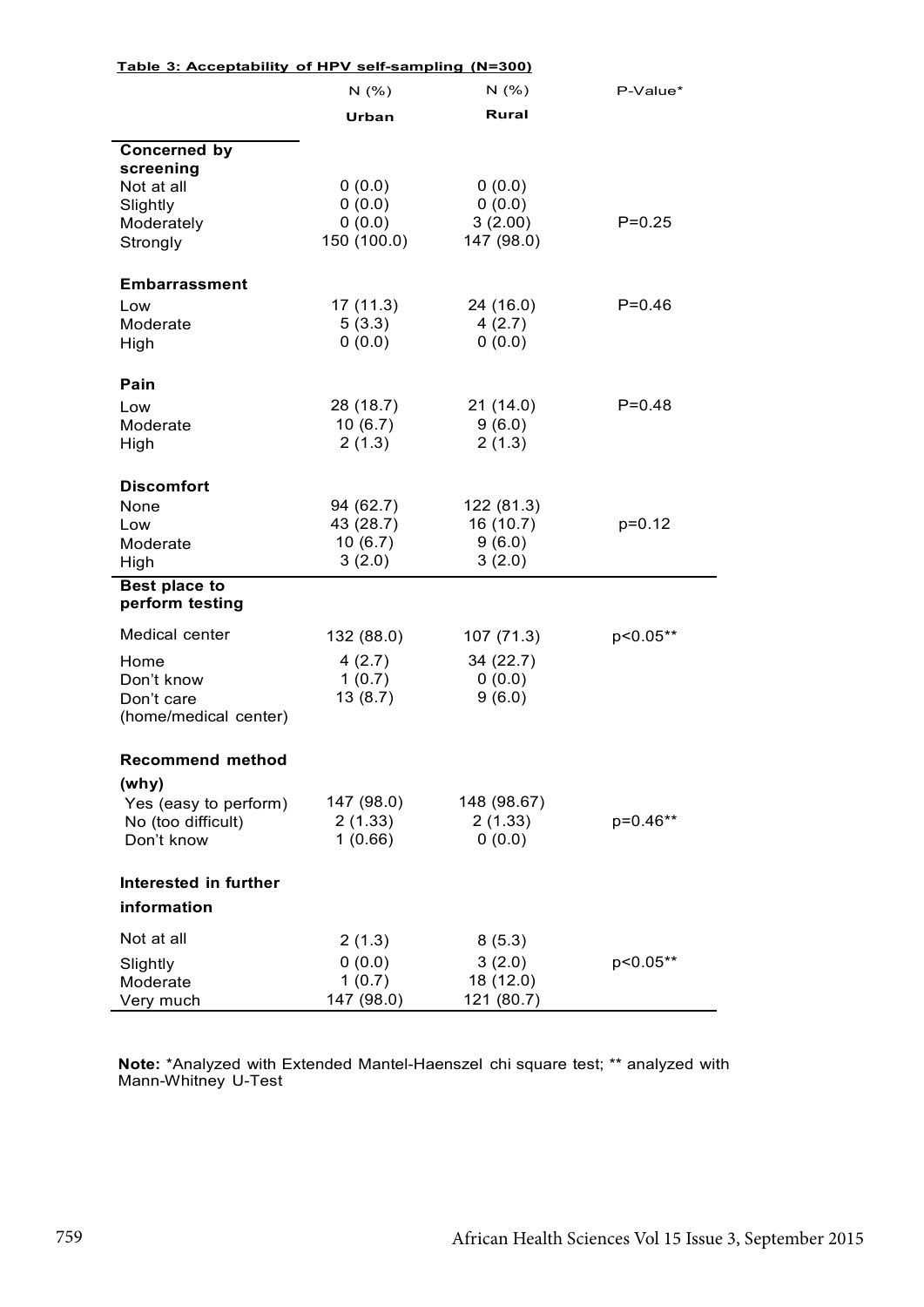## **Discussion**

In Eastern Madagascar, lack of medical resources, financial means and health knowledge explains the absence of cervical cancer screening. Our study was a part of a collaborative project organized by the Geneva University Hospitals, the Geneva Faculty of Medicine, and Saint Damien Health Care Center, Ambanja, to promote innovative methods for cervical cancer screening strategy adapted for low-resource settings such as Madagascar.

As practical difficulties encountered in the field often impair screening strategies, a surprisingly good result in this context is that out of 298 tested samples only one had to be excluded due to an invalid result. It should be noted that each women used only one swab, and that only one sample per patient was taken.

Our study supports that acceptability and willingness of women to perform self-sampling for HPV testing is high, even though the socio-demographic composition of our study sample is quite heterogeneous. Indeed, rural women usually live further from a health care center, are less educated and have a shorter life expectancy. They have their first sexual intercourse earlier, have more sexual lifetime partners, more children and are younger when they give birth for the first time. Malagasy women were very interested in seeking medical care and showed high level of concern about health issues. They all wanted to receive further information about cervical cancer, cervical cancer screening and HPV. Women living in urban areas as well as those from rural areas both felt very involved in cervical cancer screening.

There was significant higher awareness of cervical cancer and cervical cancer screening among women living in town compared to those living in rural areas, probably because they usually lived closer to a health care center. STIs such as syphilis are very common in Madagascar, unlike HIV infection and AIDS which reach an infection rate of less than  $1\%^{8,9}$ . It is therefore likely that by entering into a care process while seeking medical care women receive general information about STIs.(unpublished data). We noted that HPV and cervical cancer knowledge had no influence on the acceptance rate of the test, which is probably explained by the fact that women agree to get cervical cancer screening because they believe in their health system. We believe that carefully oriented education and information of the participants plays a significant role in the acceptance of the screening test. This was also demonstrated in a previous study conducted in Cameroon.<sup>6</sup>

A shortcoming of our study is that participants were recruited on a voluntary basis. It is possible that this self-selection may bias the outcomes as well as the desirability of the screening method. Indeed, it is likely that the burden of disease is the heaviest among the women that are the hardest to reach. It is also possible that women might have commented more positive on self-sampling for HPV testing feeling obliged, as the health care center of Saint-Damien is very renowned in the area and supported the study. The strength of our study is that we explored two different populations who had never had the opportunity to get tested for HPV infection and cervical cancer. We believe that the results obtained in these two groups have the potential to be extrapolated to the population of this area. Another strength of our study is the very low rate of invalid samples.

Finally, it must be underlined that in our study HPV testing was performed in Switzerland. This approach is impractical in a routine context. Therefore besides self-HPV, it is necessary to introduce a point-of-care and rapid HPV assay, which could facilitate same-day screen and management strategies. Thus repeated visits may be minimized, allowing most of the eligible women to participate in the program

## **Conclusion**

We observed a high acceptability rate of the method in both groups although risk and demographic factors as well knowledge about cervical cancer were different in the two communities. Our study supports the possibility to progressively implement a cervical screening program in this low-resource setting using a self-sampling for HPV testing method.

#### **Conflict of interest**

The authors declare to have none.

#### **References**

1. WHO | Human papillomavirus (HPV) and cervical cancer [Internet]. WHO. [cited 2014 May 3]. Available from: http://www.who.int/mediacentre/factsheets/ fs380/en/

2. Raharisolo Vololonantenaina CR, Rabarijaona LP, Soares JL, Rasendramino M, Pecarrere JL, Khun H, et al. Bilan des cancers du col utérin diagnostiqués à l'Institut Pasteur de Madagascar de 1992 a 2002. *Arch Inst Pasteur Madagascar* 2003;69(1-2):77-81.

3. Sankaranarayanan R, Nessa A, Pulikattil Okkuru E,